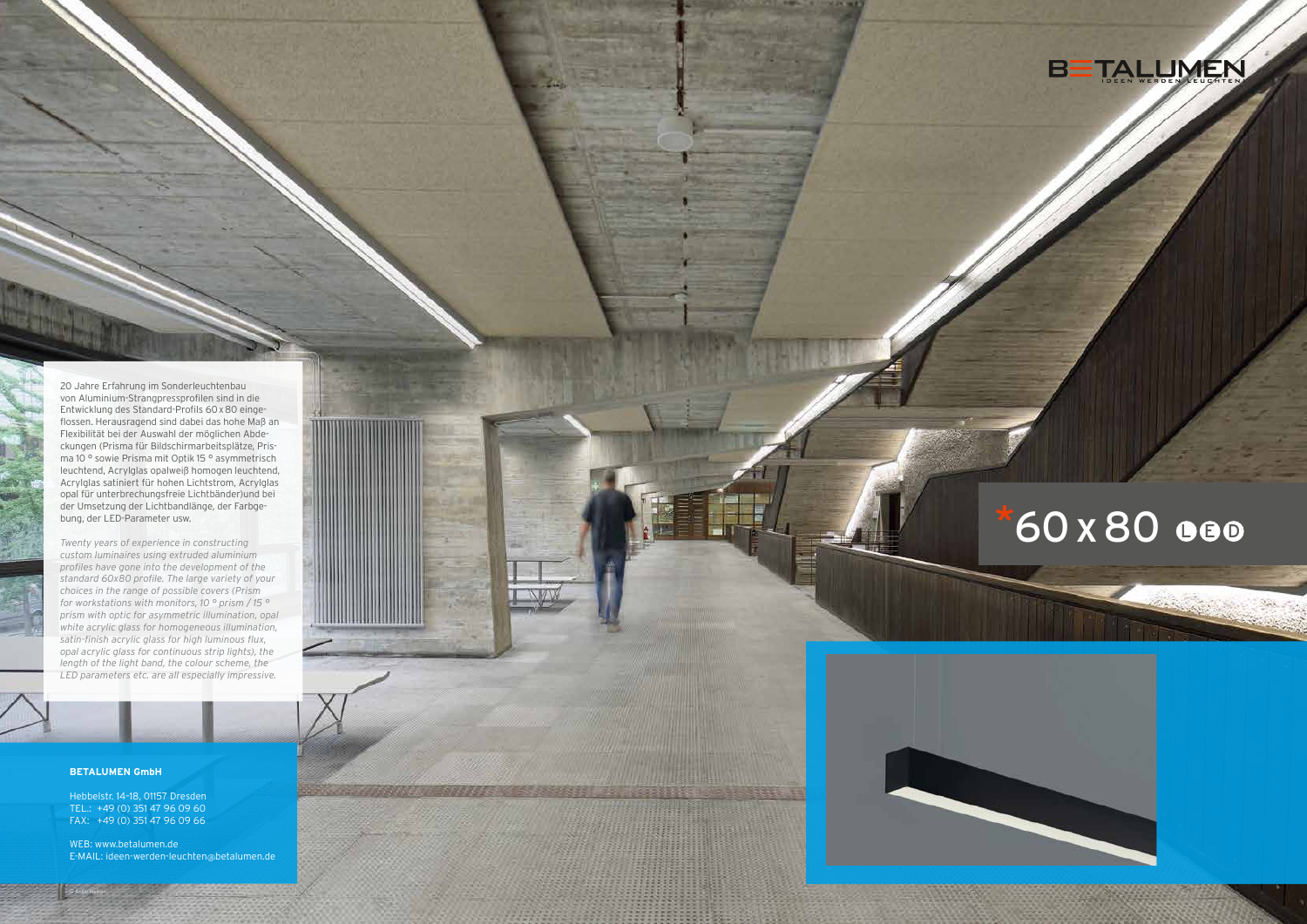### $*60x80$  eeo





Wandleuchte, Abdeckung Acrylglas opalweiß/ *Wall luminaire, opal white acrylic glass cover*

#### **HINWEISE:**

- Lichtquelle und Betriebsgerät durch Fachkundige austauschbar
- UGR < 19 alle Varianten LP mit Prisma (Kk)
- UGR < 19 alle Varianten MP mit Prisma, LED mit zusätzlicher Optik (OlKk)
- Pendelleuchten mit Kabel 3G 0,75 mm<sup>2</sup> transparent L 1 m, Baldachin in silber und mit leuchtenseitig höhenjustierbaren Seilpendeln (Position variabel)
- Für Lichtbänder mit Länge > 3 m empfehlen wir als Abdeckung Acrylglas opal
- Einbauleuchte mit Deckenausschnitt nach Absprache, Einbautiefe < 170 mm nach Absprache möglich
- Basis für Indirektlicht (Z1L2\_\_90): LED 930 oder 940, 10,6 W/m (Bemessungsleistung), ca. 900 lm/m (netto)
- Für Dimmung via Taster bitte Ausführung in DALI bestellen
- Lichtbandlänge nach Wahl
- (im Raster LED-Module 280 mm) • Eckverbinder 80 – 179°
- 
- Endkappe (1 Paar) ohne sichtbare Befestigung
- Montagebügel (für Deckeneinbau, mit Auflagefläche, Preis/Stück, ca. 1 St./Meter)

### **Bestellnummernzusätze:**

- LED CRI > 90  $\rightarrow$  00  $\rightarrow$  00  $\rightarrow$  00 • Tunable white LED DALI DT8 (927 – 965) • Abdeckung Acrylglas opal
- (für Lichtbänder, Raster max. 5 m) • Abdeckung Acrylglas opalweiß
- (Raster max. 1,5 m) • Abdeckung Acrylglas opalweiß satiniert (high lumen output,
- Raster max. 1,5 m) • Abdeckung Acrylglas opalweiß satiniert (Raster max. 1,5 m)
- Abdeckung Prisma + Optik 15°
- (asymmetrisch, Raster max. 1,5 m) • Abdeckung Prisma 10° (asymmetrisch,
- Raster max. 1,5 m)
- Abdeckung Prisma Var. LP (für Bildschirmarbeitsplätze, Raster max. 1,5 m)
- Abdeckung Prisma Var. MP (für Bildschirmarbeitsplätze, (Raster max. 1,5 m)
- 
- Indirektlicht (Wandl., Pendell.) \_/\_\_\_\_.\_\_\_.\_\_\_\_Z1L290 • Konverter dimmbar 1 - 10 V
- Konverter dimmbar Bluetooth® (Casambi™ )
- Konverter dimmbar DALI  $\_\_\_$ .05dd
- Notlicht-Überwachung
- (CEAG, INOTEC, Gessler, Kaufel, ...)
- Notlicht-Umschaltweiche AC/DC \_\_\_\_\_\_\_\_\_\_\_\_\_\_\_\_\_\_2c
- Lichtbandlänge nach Wahl (im Raster LED-Module 140 mm)
- Lichtbandlänge nach Wahl (im Raster LED-Module 280 mm)
- Fckverbinder  $80 179^\circ$
- Endkappe (1 Paar) ohne sichtbare Befestigung
- Montagebügel (für Deckeneinbau, mit Auflagefläche, Preis/Stück, ca. 1 St./Meter)
- $\sqrt{ \_\_\_\_\_\_\_\_\_\_\_\_\_\_\_\_\_\_\_\_\_\_\_\_\_\_\_\_$  $\frac{1}{2}$   $\frac{1}{2}$   $\frac{1}{2}$   $\frac{1}{2}$   $\frac{1}{2}$   $\frac{1}{2}$   $\frac{1}{2}$   $\frac{1}{2}$   $\frac{1}{2}$   $\frac{1}{2}$   $\frac{1}{2}$   $\frac{1}{2}$   $\frac{1}{2}$   $\frac{1}{2}$   $\frac{1}{2}$   $\frac{1}{2}$   $\frac{1}{2}$   $\frac{1}{2}$   $\frac{1}{2}$   $\frac{1}{2}$   $\frac{1}{2}$   $\frac{1}{2}$



\_/\_\_\_\_.\_\_\_.05ddzcw190

\_/\_\_\_\_.\_\_\_.\_\_K

 $\overline{a}$ 

\_/\_\_\_\_.\_\_\_.\_\_Ks60

\_/\_\_\_\_.\_\_\_.\_\_Ks

\_/\_\_\_\_.\_\_\_.\_\_OlKk15

\_/\_\_\_\_.\_\_\_.\_\_Kk10

\_/\_\_\_\_.\_\_\_.\_\_Kk

\_/\_\_\_\_.\_\_\_.\_\_OlKk

\_/\_\_\_\_.\_\_\_.05dW

\_/\_\_\_\_.\_\_\_.\_\_2x

 $\overline{\phantom{a}}$   $\overline{\phantom{a}}$   $\overline{\phantom{a}}$   $\overline{\phantom{a}}$   $\overline{\phantom{a}}$   $\overline{\phantom{a}}$   $\overline{\phantom{a}}$   $\overline{\phantom{a}}$   $\overline{\phantom{a}}$   $\overline{\phantom{a}}$   $\overline{\phantom{a}}$   $\overline{\phantom{a}}$   $\overline{\phantom{a}}$   $\overline{\phantom{a}}$   $\overline{\phantom{a}}$   $\overline{\phantom{a}}$   $\overline{\phantom{a}}$   $\overline{\phantom{a}}$   $\overline{\$ 

 $\overline{\phantom{a}}$   $\overline{\phantom{a}}$   $\overline{\phantom{a}}$   $\overline{\phantom{a}}$   $\overline{\phantom{a}}$   $\overline{\phantom{a}}$   $\overline{\phantom{a}}$   $\overline{\phantom{a}}$   $\overline{\phantom{a}}$   $\overline{\phantom{a}}$   $\overline{\phantom{a}}$   $\overline{\phantom{a}}$   $\overline{\phantom{a}}$   $\overline{\phantom{a}}$   $\overline{\phantom{a}}$   $\overline{\phantom{a}}$   $\overline{\phantom{a}}$   $\overline{\phantom{a}}$   $\overline{\$ 

#### **NOTES:**

- *• Light source and control gear suitable for replacement by a professional.*
- *• UGR < 19 for all LP models with prism (Kk)*
- *• UGR < 19 for all MP models with prism, LED with additional optic (OlKk)*
- *• Pendant luminaires with transparent 3G 0.75 mm2 cable, L 1 m, junction box in silver and with heightadjustable suspended cable (variable position)*
- *• For strip lights > 3 m long, we recommend an opal acrylic glass cover*
- *• Recessed luminaire with ceiling cutout by arrangement, installation depth < 170 mm possible after consultation*
- *• Basis for indirect light (Z1L2\_\_90): LED 930 or 940, 10,6 W/m (rated output), approx. 900 lm/m (net)*
- *• For dimming via push button, please order the DALI version*
- *• Strip light length of your choice (in 280 mm LED module configuration)*
- *• Corner connectors 80–179 °*
- *• End caps (1 pair) without visible mount*
- 18 19 *area, price/unit, approx. 1 unit/ metre) • Mounting bracket (for ceiling installation, with support*

### **Order number codes:**



 $\overline{M}$ 

- *• Tunable white LED DALI DT8 (927–965)*
- *• Opal acrylic glass cover*
- *• (for strip lights, max. segment size 5 m)*
- *• Opal white acrylic glass cover (max. segment size 1.5 m)*
- *• Opal white acrylic glass cover, satin \_/\_\_\_\_.\_\_\_.\_\_Ks60 finish (high lumen output, max segment size 1.5 m)*
- *• Opal white acrylic glass cover, satin \_/\_\_\_\_.\_\_\_.\_\_Ks finish (max. segment size 1.5 m)*
- *• 15° prism + optic cover (asymmetric, max. segment size 1.5 m)*
- *• 10° prism cover (asymmetric, max. segment size 1.5 m)*
- *• Prism cover, LP version (for workstations with monitors, max. segment size 1.5 m)*
- *• Prism cover, MP version for workstations with monitors, (max. segment size 1.5 m)*
- *• Indirect light (wall l., pendant l.) \_/\_\_\_\_.\_\_\_.\_\_\_\_Z1L290*
- *• 1–10 V dimmable converter \_/\_\_\_\_.\_\_\_.05*
- *• Bluetooth® dimmable converter (Casambi™)*
- *• DALI dimmable converter \_/\_\_\_\_.\_\_\_.05dd*
- *• Emergency light monitoring (CEAG, INOTEC, Gessler, Kaufel, etc.)*
- *• Emergency light switch point AC/DC*
- *• Strip light length of your choice (in 140 mm LED module configuration)*
- *• Strip light length of your choice (in 280 mm LED module configuration)*
- *• Corner connectors 80–179° \_/\_\_\_\_.\_\_\_.\_\_\_\_xx*
- *• End caps (1 pair) without visible mount*
- *• Mounting bracket (for ceiling installation, with support area, price/unit, approx. 1 unit/ metre)*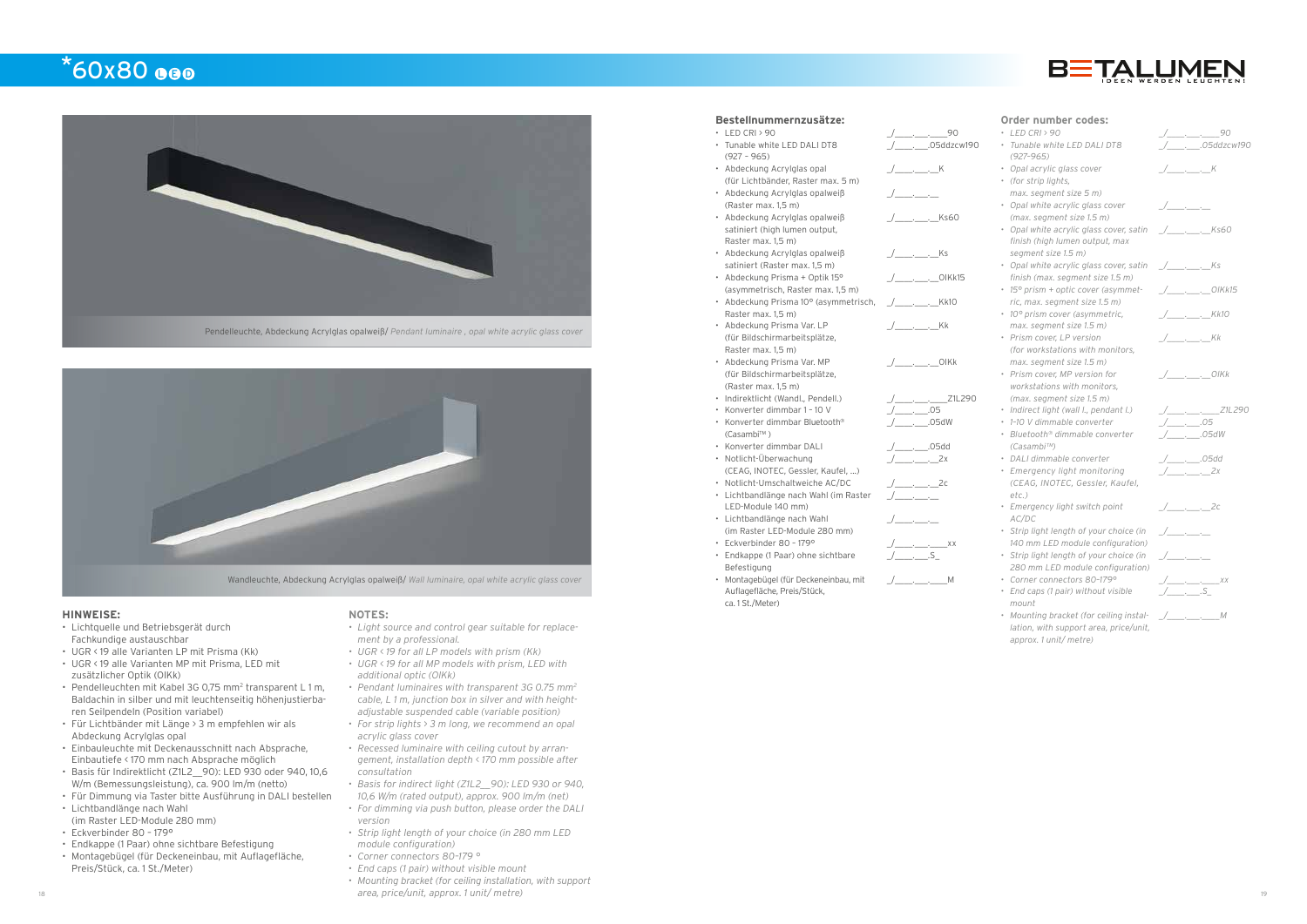







Lichtband mit Eckverbinder 90° / *Strip light with 90° angle connectors*



Deckeneinbauleuchte, Abdeckung Acrylglas opalweiß/ *Recessed Ceiling luminaire , opal white acrylic glass cover*

## $*60x80$  eeo

| Länge<br>length<br>(mm) | Var.      | Opal<br>opal<br>Lichtstrom<br><b>luminous flux</b><br>$830$ (lm) | Opalweiß<br>opal white<br>Lichtstrom<br>luminous flux<br>$830$ (lm) | Prisma<br>prism<br>Lichtstrom<br>luminous flux<br>830 (lm) | Prisma+Optik<br>Lichtstrom<br>prism+optics<br><b>luminous flux</b><br>$830$ (lm) | Opal<br>opal<br>Lichtstrom<br><b>luminous flux</b><br>840 (lm) | Opalweiß<br>opal white<br>Lichtstrom<br>luminous flux<br>$840$ (lm) | Prisma<br>prism<br>Lichtstrom<br>uminous flux<br>840 (lm) | Prisma+Optik<br>Lichtstrom<br>prism+optics<br>luminous flux<br>840 (lm) | Opal<br>opal<br>Lichtstrom<br>luminous flux<br>927-965 (lm) | Opalweiß<br>opal white<br>Lichtstrom<br>luminous flux<br>$927 - 965$ (lm) | Prisma<br>prism<br>Lichtstrom<br><b>luminous flux</b><br>927-965 (Im) | Prisma+Optik<br>Lichtstrom<br>prism+optics<br><i>luminous flux</i><br>927-965 (lm | Leistung<br>wattage<br>(W) | Gewicht<br>weight<br>(kg) |
|-------------------------|-----------|------------------------------------------------------------------|---------------------------------------------------------------------|------------------------------------------------------------|----------------------------------------------------------------------------------|----------------------------------------------------------------|---------------------------------------------------------------------|-----------------------------------------------------------|-------------------------------------------------------------------------|-------------------------------------------------------------|---------------------------------------------------------------------------|-----------------------------------------------------------------------|-----------------------------------------------------------------------------------|----------------------------|---------------------------|
| 1140                    | <b>LP</b> | 1884                                                             | 1638                                                                | 1747                                                       |                                                                                  | 1973                                                           | 1716                                                                | 1830                                                      |                                                                         | 1851                                                        | 1735                                                                      | 1851                                                                  |                                                                                   | 17,9                       | 3,9                       |
| 1140                    | <b>MP</b> | 3726                                                             | 3240                                                                | 3456                                                       | 2742                                                                             | 3892                                                           | 3384                                                                | 3610                                                      | 2990                                                                    | 3942                                                        | 3696                                                                      | 3942                                                                  | auf Anfrage                                                                       | 35,9                       | 3,9                       |
|                         |           |                                                                  |                                                                     |                                                            |                                                                                  |                                                                |                                                                     |                                                           |                                                                         |                                                             |                                                                           |                                                                       |                                                                                   |                            |                           |
| 1420                    | LP        | 2355                                                             | 2048                                                                | 2184                                                       |                                                                                  | 2467                                                           | 2145                                                                | 2288                                                      |                                                                         | 2314                                                        | 2169                                                                      | 2314                                                                  |                                                                                   | 22,4                       | 4,9                       |
| 1420                    | <b>MP</b> | 4658                                                             | 4050                                                                | 4320                                                       | 3428                                                                             | 4865                                                           | 4230                                                                | 4512                                                      | 3738                                                                    | 4928                                                        | 4620                                                                      | 4928                                                                  | auf Anfrage                                                                       | 44.9                       | 4,9                       |
|                         |           |                                                                  |                                                                     |                                                            |                                                                                  |                                                                |                                                                     |                                                           |                                                                         |                                                             |                                                                           |                                                                       |                                                                                   |                            |                           |
| 2260                    | <b>LP</b> | 3767                                                             | 3276                                                                | 3494                                                       |                                                                                  | 3947                                                           | 3432                                                                | 3661                                                      |                                                                         | 3702                                                        | 3470                                                                      | 3702                                                                  |                                                                                   | 35,9                       | 7,9                       |
| 2260                    | <b>MP</b> | 7452                                                             | 6480                                                                | 6912                                                       | 5485                                                                             | 7783                                                           | 6768                                                                | 7219                                                      | 5980                                                                    | 7885                                                        | 7392                                                                      | 7885                                                                  | auf Anfrage                                                                       | 71,8                       | 7,9                       |
|                         |           |                                                                  |                                                                     |                                                            |                                                                                  |                                                                |                                                                     |                                                           |                                                                         |                                                             |                                                                           |                                                                       |                                                                                   |                            |                           |
| 2820                    | LP        | 4709                                                             | 4095                                                                | 4368                                                       |                                                                                  | 4934                                                           | 4290                                                                | 4576                                                      |                                                                         | 4627                                                        | 4338                                                                      | 4627                                                                  |                                                                                   | 44,9                       | 9,9                       |
| 2820                    | <b>MP</b> | 9315                                                             | 8100                                                                | 8640                                                       | 6856                                                                             | 9729                                                           | 8460                                                                | 9024                                                      | 7475                                                                    | 9856                                                        | 9240                                                                      | 9856                                                                  | auf Anfrage                                                                       | 89,7                       | 9,9                       |
|                         |           | wwK                                                              | <b>WW</b>                                                           | wwKk                                                       | wwOIKk                                                                           | nwK                                                            | nw                                                                  | nwKk                                                      | wwOlKk                                                                  | 05ddzcw190K                                                 | 05ddzcw190                                                                | 05ddzcw190Kk                                                          | wwOIKk                                                                            |                            |                           |

netto Lichtstromangaben und Leistung für Leuchte bei Umgebungstemperatur 25 °C | Leistung für tunable white und Bestromung der LED für Prisma mit Optik (OlKk) abweichend *net luminous flux and luminaire power at ambient temperature of 25 °C/*

*Light output of tunable white LED and connected LED load for prism with optic (OlKk) differs*

| Länge<br>length<br>(mm) | Var.      | <b>Deckenleuchte</b><br>Aluminium eloxiert<br>ceiling luminaire<br>Anodised aluminium<br>Bestell-Nr.<br>order number | Pendelleuchte<br>Aluminium eloxiert<br>pendant luminaire<br>Anodised aluminium<br>Bestell-Nr.<br>order number | Wandleuchte<br>Aluminium eloxiert<br>wall luminaire<br><b>Anodised aluminium</b><br>Bestell-Nr.<br>order number | Deckeneinbauleuchte<br>Aluminium eloxiert<br>recessed ceiling luminaire<br>Anodised aluminium<br>Bestell-Nr.<br>order number |
|-------------------------|-----------|----------------------------------------------------------------------------------------------------------------------|---------------------------------------------------------------------------------------------------------------|-----------------------------------------------------------------------------------------------------------------|------------------------------------------------------------------------------------------------------------------------------|
| 1140                    | LР        | 2/3900.498.04350                                                                                                     | 3/3910.498.04350                                                                                              | 4/3940.498.04350                                                                                                | 1/2810.498.04350                                                                                                             |
| 1140                    | <b>MP</b> | 2/3900.498.04350 MP                                                                                                  | 3/3910.498.04350 MP                                                                                           | 4/3940.498.04350 MP                                                                                             | 1/2810.498.04350 MP                                                                                                          |
|                         |           |                                                                                                                      |                                                                                                               |                                                                                                                 |                                                                                                                              |
| 1420                    | LP        | 2/3900.598.04350                                                                                                     | 3/3910.598.04350                                                                                              | 4/3940.598.04350                                                                                                | 1/2810.598.04350                                                                                                             |
| 1420                    | <b>MP</b> | 2/3900.598.04350 MP                                                                                                  | 3/3910.598.04350 MP                                                                                           | 4/3940.598.04350 MP                                                                                             | 1/2810.598.04350 MP                                                                                                          |
|                         |           |                                                                                                                      |                                                                                                               |                                                                                                                 |                                                                                                                              |
| 2260                    | LР        | 2/3900.898.04350                                                                                                     | 3/3910.898.04350                                                                                              | 4/3940.898.04350                                                                                                | 1/2810.898.04350                                                                                                             |
| 2260                    | <b>MP</b> | 2/3900.898.04350 MP                                                                                                  | 3/3910.898.04350 MP                                                                                           | 4/3940.898.04350 MP                                                                                             | 1/2810.898.04350 MP                                                                                                          |
|                         |           |                                                                                                                      |                                                                                                               |                                                                                                                 |                                                                                                                              |
| 2820                    | LP        | 2/3901.098.04350                                                                                                     | 3/3911.098.04350                                                                                              | 4/3941.098.04350                                                                                                | 1/2811.098.04350                                                                                                             |
| 2820                    | <b>MP</b> | 2/3901.098.04350 MP                                                                                                  | 3/3911.098.04350 MP                                                                                           | 4/3941.098.04350 MP                                                                                             | 1/2811.098.04350 MP                                                                                                          |
|                         |           | Bestellnr.-zusätze                                                                                                   |                                                                                                               |                                                                                                                 |                                                                                                                              |

netto Lichtstromangaben und Leistung für Leuchte bei Umgebungstemperatur 25 °C | Leistung für tunable white und Bestromung der LED für Prisma mit Optik (OlKk) abweichend

*net luminous flux and luminaire power at ambient temperature of 25 °C/ Light output of tunable white LED and connected LED load for prism with optic (OlKk) differs*